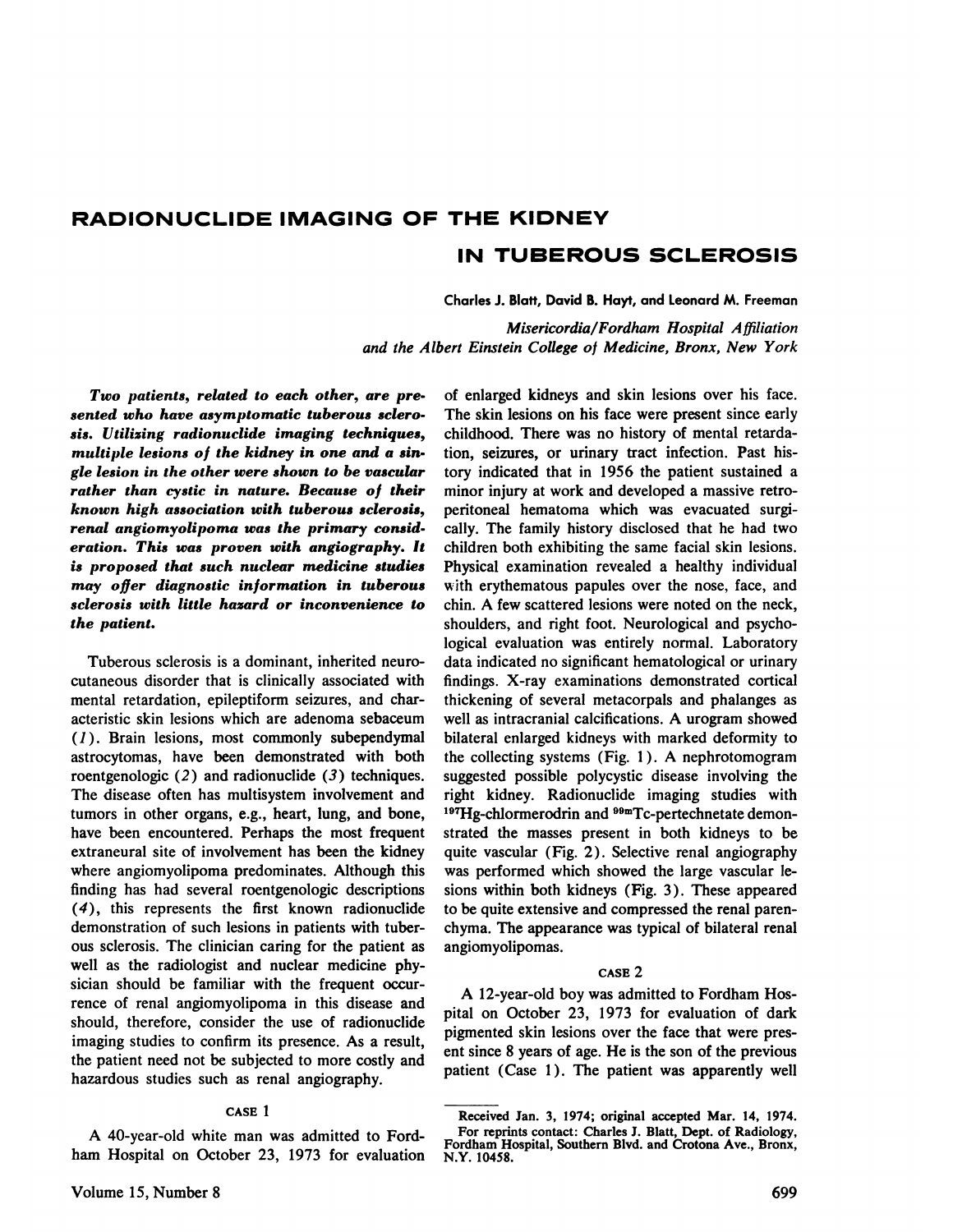

**FIG.** 1. Case 1. Intravenous urogram shows bilateral distortion **and displacement of collecting system,somewhat more marked on left.**

until about 8 years of age when he noticed red dots over his face that subsequently became larger and more deeply colored. He gave no history of seizures, genitourinary tract infection, or apparent difficulty in school. Past history was of no significance. The physical examination revealed an essentially healthy boy except for the findings of erythematous papules over the nose, molar eminences, and chin. Psycho logical evaluation revealed his mental ability in spell ing to be consistent with that of an 8-year-old child and with that of a 9-year-old in reading. Laboratory data indicated no abnormal hematological or urinary findings. The EEG was normal. The anthropometric chart showed a child in the 40 percentile level for height and weight. X-ray examinations demonstrated a slightly enlarged calvarium; the other bony struc tures were normal. A urogram showed a mass in the left superior pole deforming the upper collecting system (Fig. 4) . A nephrotomogram suggested that a solid lesion and not a cyst was present. Radionu clide imaging studies demonstrated the mass to be quite vascular (Fig. 5 ). A selective renal arteriogram was performed that showed a largely vascular lesion with numerous draining capsular veins (Fig. 6). The tumor vessels were small and aneurysmal in appear ance. The appearance was typical of angiomyo lipoma.

## **DISCUSSION**

Tuberous sclerosis may occur with normal intelli gence and, therefore, unless the patient has skin le sions or seizures the clinical diagnosis may long be masked. Roentgenologic examinations have played a major role in establishing the diagnosis in many of these cases.

The renal angiomyolipomas have been particularly characteristic with the reported incidence ranging from  $50-80\%$  in cases of tuberous sclerosis (5). They are diffuse and primarily bilateral (Case 1). However, solitary or unilateral tumors do occur (Case 2). Essentially, they are hemartomatous-type lesions with vascular and fat and, to a lesser degree, muscle components. When tumors are bilateral, the patient may be asymptomatic or may have spontane ous retroperitoneal hemorrhage. The latter finding is reported more frequently in solitary tumors (6). When tumors are bilateral and contain large quantities of fat or vascular components, they distort the collecting system. The mistaken diagnosis of poly cystic kidney is frequently made. Interestingly, there is a dispute among investigators as to the validity of reports which indicate the coexistence of these two entities in the same kidney. Since cystic changes are described in renal angiomyolipomas, the reported



**FIG.** 2. Case 1. Posterior <sup>197</sup>Hg static scintiphoto shows di**minished uptake in medial portion of larger left kidney as wellas some diminished uptake in upper portion of right kidney. Rapid sequential scintiphotosin posterior position after bolus of @mTc. pertechnetate show rich vascular flow to bilateral renal masses;** particularly vascular lesion is noted in infralateral portion of right **kidney.**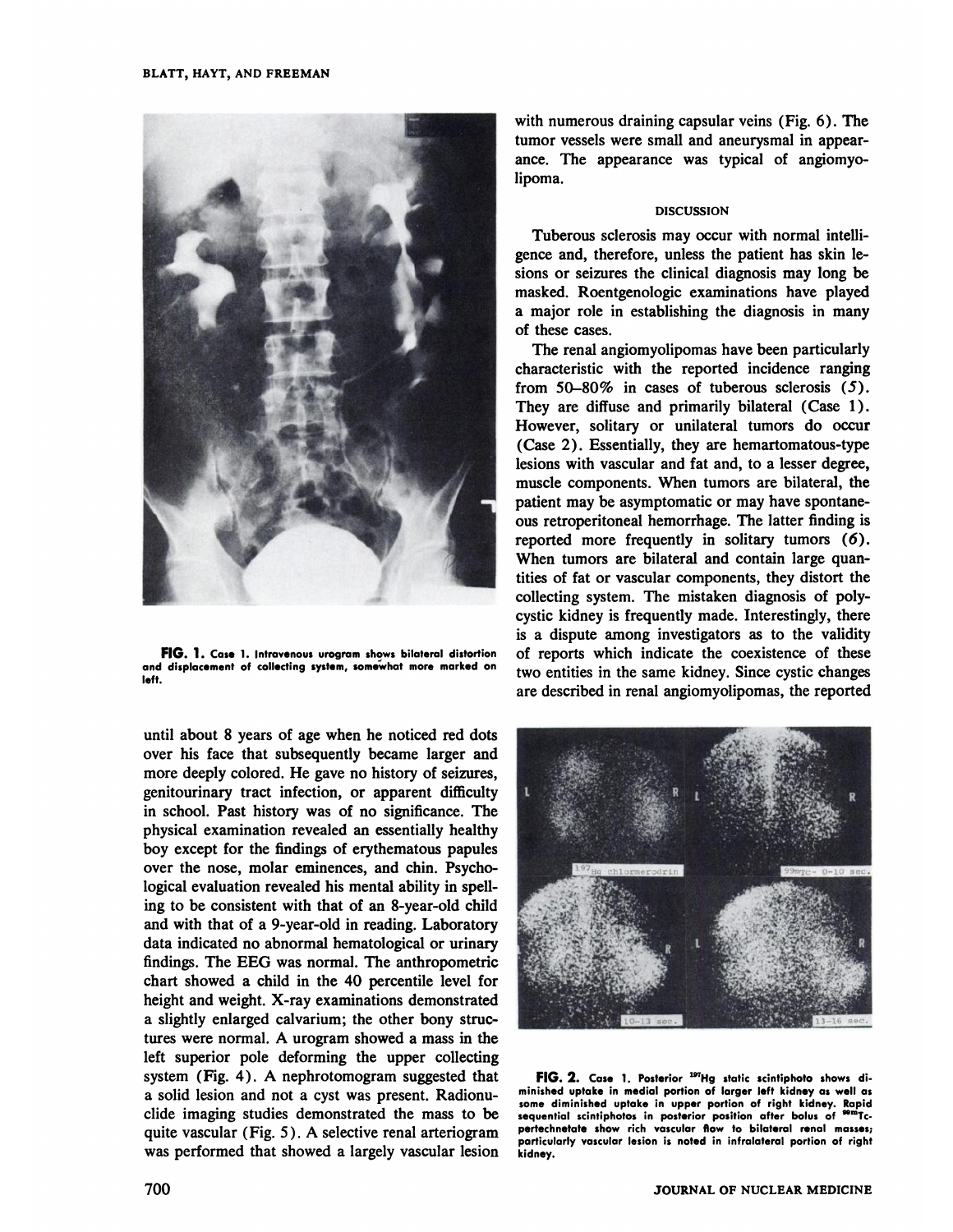



FIG. 3. (A) Case 1. Right selective renal angiogram shows **markedly abnormal tumor-like vessels at infralateral portion of kidney with associatedabnormal, but not as extensive, vasculature throughout remainder of kidney particularly in superolateral per. tion. Cystic changes are also apporent in lower portion of kidney.**

**(B) Case 1. Left selective renal angiogram showsabnormal collec.** tion of tumor-like vessels in medial portion of kidney in region of **hilus. As on right side one may note other diffuse vascularchanges in remainder of kidney. Appearance is typical of angiomyolipoma.**

instances of coexistent polycystic kidneys and an giomyolipomas may, in effect, be a variant of dif fuse tuberous sclerosis (7).

It should be pointed out that it is extremely rare for angiomyolipomas to result in renal failure. This latter finding is common in renal polycystic disease. As in Case 1, extensive angiomyolipomas of the kid ney may occur without major loss of renal function *(7). The explanation for the preservation of renal* function in view of extensive parenchymal damage is unknown. As in Case 1, extensive angiomyolipomas of the kid-<br>ney may occur without major loss of renal function<br>(7). The explanation for the preservation of renal

The radionuclide studies require the availability of a scintillation camera. After the original demon stration of focal defects on static 197Hg-chlormerodrin study, a bolus of <sup>99m</sup>Tc-pertechnetate was administered. Rapid sequential scintiphotos every few sec onds clearly demonstrated activity in these lesions establishing their vascular nature (Figs. 2 and 5). Conversely, the avascular lesions of polycystic kid neys would not fill in on such "flow" studies. It is also possible to perform both of these studies with one injection of  $89mTc/$ iron ascorbate or chelate (DTPA).



**FIG. 4. Case2. Intravenousurogram reveals flattening and slight displacementof upper pole calyx on left.**

This would require performing the bolus "flow" study before the static images. This is not the optimal order of examinations since it is more desirable to first see the defects on static scintiphotos before trying to determine if they are vascular or avascular.